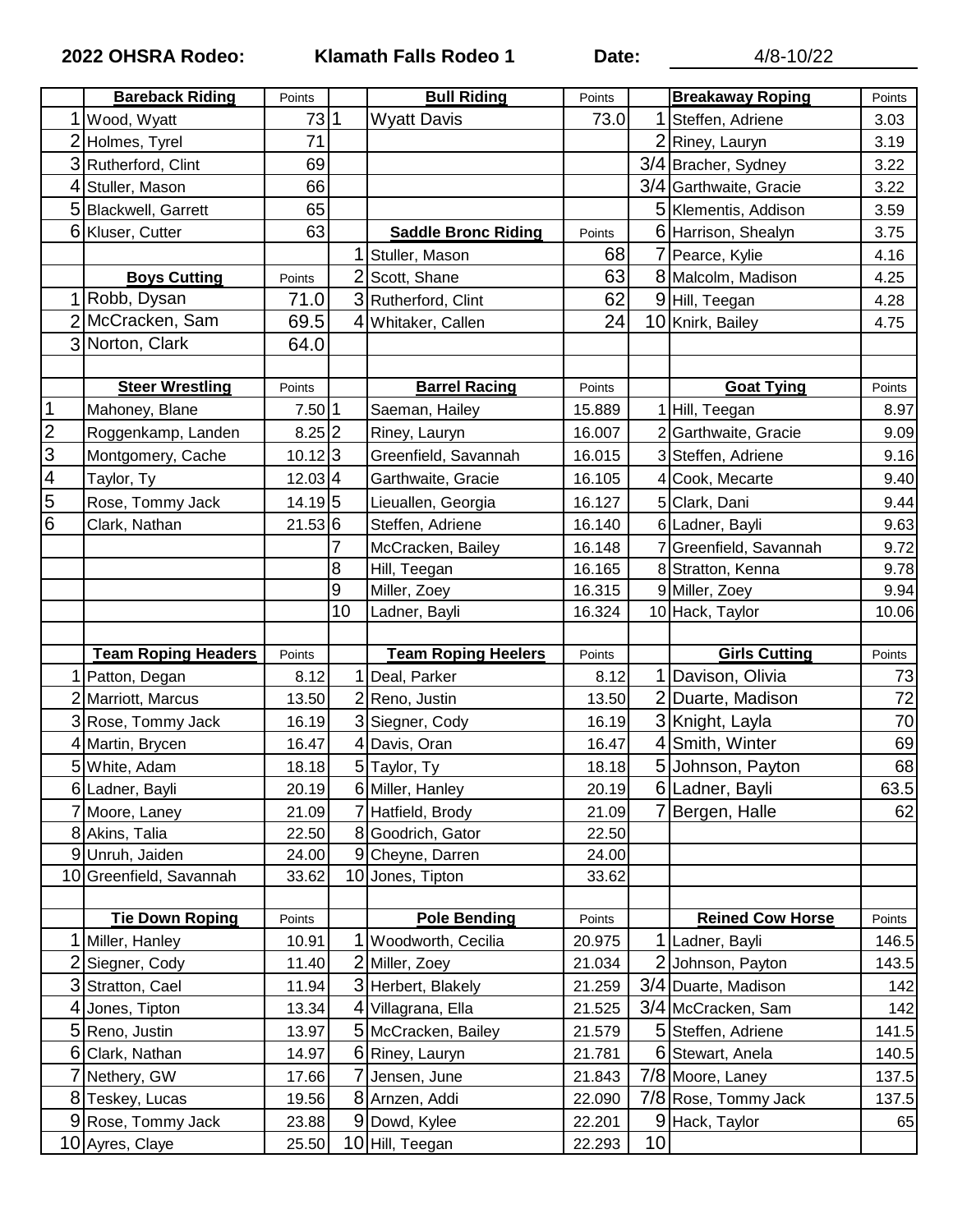**2022 OHSRA Rodeo: Klamath Falls Rodeo 2 Date:** 4/8-10/22

|                | <b>Bareback Riding</b>                  | Points         |    | <b>Bull Riding</b>                 | Points           |     | <b>Breakaway Roping</b> | Points                                         |
|----------------|-----------------------------------------|----------------|----|------------------------------------|------------------|-----|-------------------------|------------------------------------------------|
|                | <b>Blackwell, Garrett</b>               | 72.0 1         |    | Rose, Tommy Jack                   | 70               |     | Booth, Alyana           | 2.50                                           |
|                | 2 Wood, Wyatt                           | 70.02          |    | Scott, Shane                       | 67               |     | 2/3 Klementis, Addison  | 2.60                                           |
|                | 3 Kluser, Cutter                        | 69 3           |    | Kelly, Blayke                      | 42               |     | 2/3 Harrison, Shealyn   | 2.60                                           |
|                | 4 Rutherford, Clint                     | 67.04          |    |                                    |                  |     | Gaynor, Molly           | 2.97                                           |
|                | 5 Stuller, Mason                        | 665            |    |                                    |                  |     | 5 Knight, Layla         | 3.00                                           |
|                | 6 Holmes, Tyrel                         | 65             |    | <b>Saddle Bronc Riding</b>         | Points           | 6/7 | Miller, Shayn           | 3.28                                           |
|                |                                         |                | 1  | <b>NO RIDES</b>                    |                  | 6/7 | Baldwin, Alex           | 3.28                                           |
|                |                                         |                |    |                                    |                  |     | 8 Taylor, Josie         | 3.50                                           |
|                |                                         |                |    |                                    |                  |     | 9 Ayres, Katie          | 3.54                                           |
|                |                                         |                |    |                                    |                  |     | 10 Estes, Cidney        | 3.56                                           |
|                | <b>Steer Wrestling</b>                  | Points         |    | <b>Barrel Racing</b>               | Points           |     | <b>Goat Tying</b>       | Points                                         |
| 1              | Mahoney, Blane                          | 6.60 1         |    | Steffen, Adriene                   | 15.701           |     | 1 Naegeli, Sarah        | 8.41                                           |
| $\overline{2}$ | Taylor, Ty                              | 7.75 2         |    | Greenfield, Savannah               | 15.965           |     | 2 Ayres, Katie          | 8.63                                           |
|                | Roggenkamp, Landen                      | 9.75 3         |    | Terry, Alyson                      | 15.972           |     | 3 Cook, Mecarte         | 8.65                                           |
| $\frac{3}{4}$  | Montgomery, Cache                       | 14.75 4        |    | Johnson, Payton                    | 15.991           |     | 4 Greenfield, Savannah  | 9.13                                           |
|                | Boise, Carter                           | 15.07 5        |    | Clark, Dani                        | 15.995           |     | 5 Steffen, Adriene      | 9.37                                           |
|                |                                         |                | 6  | Riney, Lauryn                      | 16.029           |     | 6 Hill, Teegan          | 9.47                                           |
|                |                                         |                | 7  | Miller, Zoey                       | 16.101           |     | 7 Knirk, Bailey         | 9.50                                           |
|                |                                         |                | 8  | Ayres, Katie                       | 16.143           |     | 8 Clark, Dani           | 9.56                                           |
|                |                                         |                | 9  | Lieuallen, Georgia                 | 16.248           |     | 9 Hack, Taylor          | 9.66                                           |
|                |                                         |                | 10 | Villagrana, Ella                   | 16.260           |     | 10 Johnson, Payton      | 9.90                                           |
|                |                                         |                |    |                                    |                  |     |                         |                                                |
|                |                                         |                |    |                                    |                  |     |                         |                                                |
|                | <b>Team Roping Headers</b>              | Points         |    | <b>Team Roping Heelers</b>         | Points           |     | <b>Girls Cutting</b>    | Points                                         |
| 1              | Arntson, Brock                          | 7.06           |    | 1 Lieuallen, Handy                 | 7.06             |     | Davison, Olivia         | 74.5                                           |
|                | 2 Akins, Talia                          | 9.97           |    | 2 Goodrich, Gator                  | 9.97             |     | 2 Ladner, Bailey        | 71.0                                           |
|                | 3 Patton, Degan                         | 10.25          |    | 3 Deal, Parker                     | 10.25            |     | 3 Duarte, Madison       | 70.0                                           |
|                | 4 White, Adam                           | 10.62          |    | 4 Taylor, Ty                       | 10.62            |     | 4 Klementis, Addison    |                                                |
|                | 5 Ayres, Claye                          | 12.25          |    | 5 Scott, Shane                     | 12.25            |     | 5 Smith, Winter         |                                                |
|                | 6 Arnzen, Addi                          | 14.22          |    | 6 Williams, Bryce                  | 14.22            |     | 6 Bergen, Halle         |                                                |
|                | Moore, Laney                            | 15.53          |    | 7 Hatfield, Brody                  | 15.53            |     |                         |                                                |
|                | 8 Shayn Miller                          | 16.50          |    | 8 Gaynor, Molly                    | 16.50            |     | <b>Boys Cutting</b>     | Points                                         |
|                | 9 Johnson, Payton                       | 17.09          |    | 9 Buchanan, Parker                 | 17.09            |     | 1 McCracken Sam         |                                                |
|                | 10 Rose, Tommy Jack                     | 18.12          |    | 10 Siegner, Cody                   | 18.12            |     | 2 Robb, Dysan           |                                                |
|                |                                         |                |    |                                    |                  |     |                         |                                                |
|                | <b>Tie Down Roping</b>                  | Points         |    | <b>Pole Bending</b>                | Points           |     | <b>Reined Cow Horse</b> | 69.0<br>67.0<br>66.0<br>72.0<br>71.5<br>Points |
|                | Stratton, Cael                          | 9.28           |    | 1 Woodworth, Cecilia               | 20.658           | 1/2 | Stewart, Anela          | 144.5                                          |
| 2              | Reno, Justin                            | 9.44           |    | 2 Riney, Lauryn                    | 20.812           |     | 1/2 Moore, Laney        | 144.5                                          |
|                | 3 Rose, Tommy Jack                      | 9.50           |    | 3 Herbert, Blakely                 | 21.026           |     | 3 Ladner, Bayli         | 144                                            |
|                | Taylor, Ty                              | 10.53          |    | 4 Johnson, Payton                  | 21.109           |     | 4 Rose, Tommy Jack      |                                                |
|                | 5 Arntson, Brock                        | 10.66          |    | 5 Mitchell, Ryann                  | 21.125           |     | 5/6 Duarte, Madison     |                                                |
| 6              | Boise, Carter                           | 10.78          |    | 6 Steffen, Adriene                 | 21.228           |     | 5/6 McCracken, Sam      |                                                |
|                | Clark, Nathan                           | 12.06          |    | 7 Ayres, Katie                     | 21.269           |     | Steffen, Adriene        |                                                |
|                | 8 Lieuallen, Handy                      | 12.28          |    | 8 Ladner, Bayli                    | 21.297           |     | 8 Hack, Taylor          |                                                |
|                | 9 Marriott, Marcus<br>10 Miller, Hanley | 12.72<br>13.00 |    | 9 Hill, Teegan<br>10 Booth, Alyana | 21.317<br>21.410 | 9   | Johnson, Payton         | 143.5<br>140.5<br>140.5<br>137<br>135.5<br>72  |